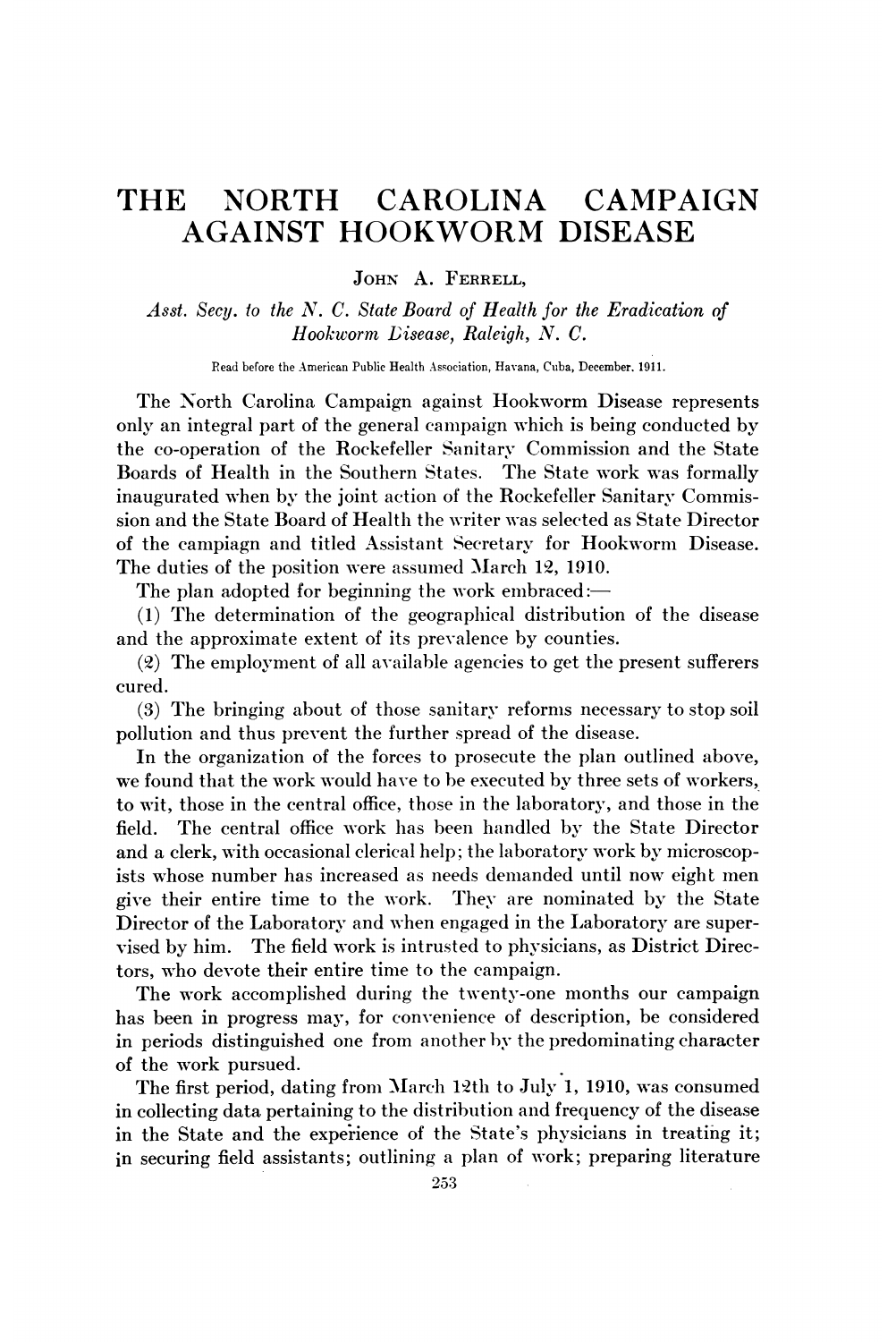for circularizing the State; and in securing the co-operation of the medical profession, the press, and the educational forces.

In collecting data the result of the microscopic examination of six hundred college students, representing seventy-eight of the ninety-eight counties of the State taken at random, was obtained by having specimens furnished by the students examined in the State Laboratory of Hygiene. One-third of this number, residents of fifty-four counties were infected. Letters of inquiry to the nearly 2000 physicians of the State concerning their experience with the disease were sent out. Three hundred and fifty replied, and of this number one hundred and eighty-three had treated approximately 3,200 cases. Thus was obtained in a general way the distribution and prevalence of the disease during this first period. In subsequent periods more than one thousand orphans, more than one thousand militiamen, and approximately twenty thousand school children, all taken at random, were similarly examined microscopically and the results recorded by counties. Moreover, more than one-third of the physicians in the State have now treated the disease and given us the benefit of their observations and experience. The results of this investigation therefore afford reliable data for indicating the distribution and prevalence of the disease. In ninety-nine of the one hundred counties of the State the disease is now known to be more or less prevalent.

The second period covers July and August of 1910, and was principally devoted to reaching doctors and public school teachers, and to having examinations made of the State militiamen by regiments during the encampments, and of children in the various orphanages of the State. Three splendid physicians, especially equipped for the work undertaken, entered the service in July, and devoted their time chiefly to reaching sixty county teachers' institutes, attendance on which by the teachers is required by law. At each institute lectures on the disease were delivered, the worms exhibited, the ova demonstrated with the microscope, and the essentials and value of sanitary privies emphasized. Doctors were interviewed and urged to join in the work. During this period, too, much progress was made on the infection survey, and approximately 4,300 teachers and a large number of physicians, editors and laymen were acquainted with the work. Through the mails, our Field Physicians, teachers and superintendents of education, our literature and circular letters were beginning to find their way into every county of the State. This general line of work was pursued until the public schools began to open in September.

The third period of the campaign corresponds in time with the scholastic year beginning in September, 1910, and ending in June, 1911. During this time each Field Physician, working with and through physicians and teachers, endeavored to reach the children in the schoolroom and through the children the patrons. Besides lecturing to the school, the Field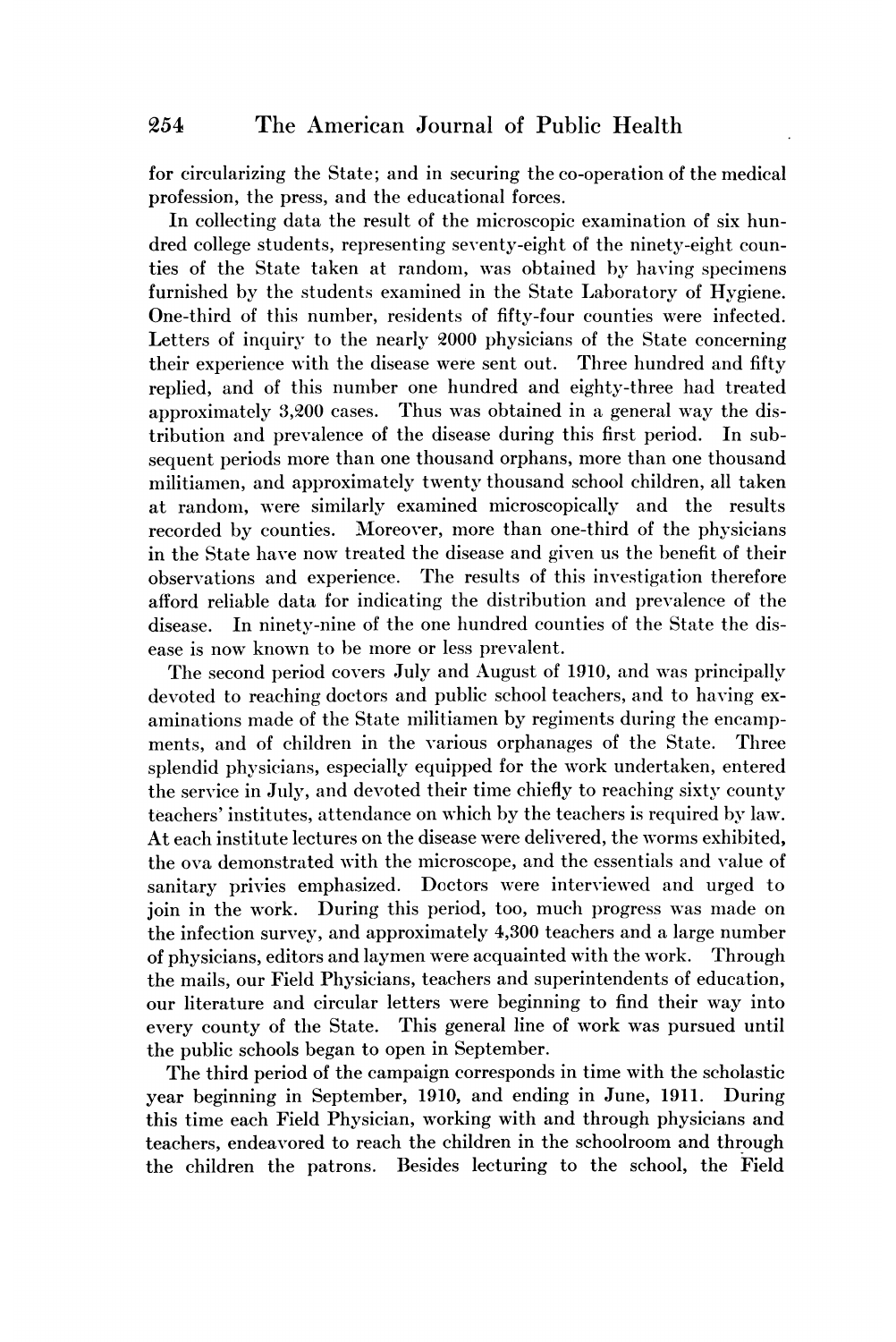Physicians would leave fecal containers and literature with the children to be carried home, with instructions that on the following day a specimen of feces be brought to be forwarded to the Laboratory. Splendid cooperation on every hand was had in the work. In going from school to school, note was taken of the sanitary conditions found at the schools, churches and especially the homes.

With the information thus obtained sanitary and infection surveys have been made. The sanitary survey is based on the average sanitary value of the privies found at not less than one hundred rural homes in a county taken at random, each type of privy to be found having a fixed sanitary value expressed in percentages. The infection survey is based on the microscopic examination of not less than two hundred rural school children, ages six to eighteen, inclusive, taken at random for each county. Sanitary surveys have been completed in 45 counties, and in <sup>923</sup> of them the infection surveys have been completed.

With the beginning of this period the State, then composed of ninetyeight counties (now one hundred), was divided for convenience in distributing territory to the Field Physicians into nineteen sanitary districts. To Dr. C. F. Strosnider was assigned Dist. No. 6, compcsed of five eastern counties in the Tidewater section; to Dr. B. W. Page Dist. No. 12, made up of five central counties in the Piedmont section, and to Dr. C. L. Pridgen Dist. No. 16, embracing five western counties in the mountain section. With this distribution of workers a thorough knowledge relative to the disease in the three geographical sections of the State was obtained.

May and June of this period represent something of <sup>a</sup> transition from the schoolroom work previously pursued to that being followed at present. It was used to reach a number of schools and teachers' institutes, and in making infection and sanitary surveys in counties taken at random. May 1st, Dr. P. W. Covington entered the service as <sup>a</sup> Field Director, and, like the other three physicians, industriously, applied himself to the work in hand.

The fourth and present period dates from July 1st, and has been characterized by the operation of state and county dispensaries for the free examination and treatment of the disease. The dispensaries were successfully operated first by the Porto-Rican Anemia Commission, and later, during the present year, in Mississippi and Alabama gave highly satisfactory results. In North Carolina since July their operation has been marked by splendid accomplishments.

To begin this phase of the work, the counties of Robeson, Sampson, Columbus and Halifax, all in the eastern part of the State, where the infection is heaviest, were assigned to Drs. Page, Stronsider, Pridgen and Covington respectively. Each man set to work to secure the written endorsement for the proposed work of the County Boards of Health and of Edu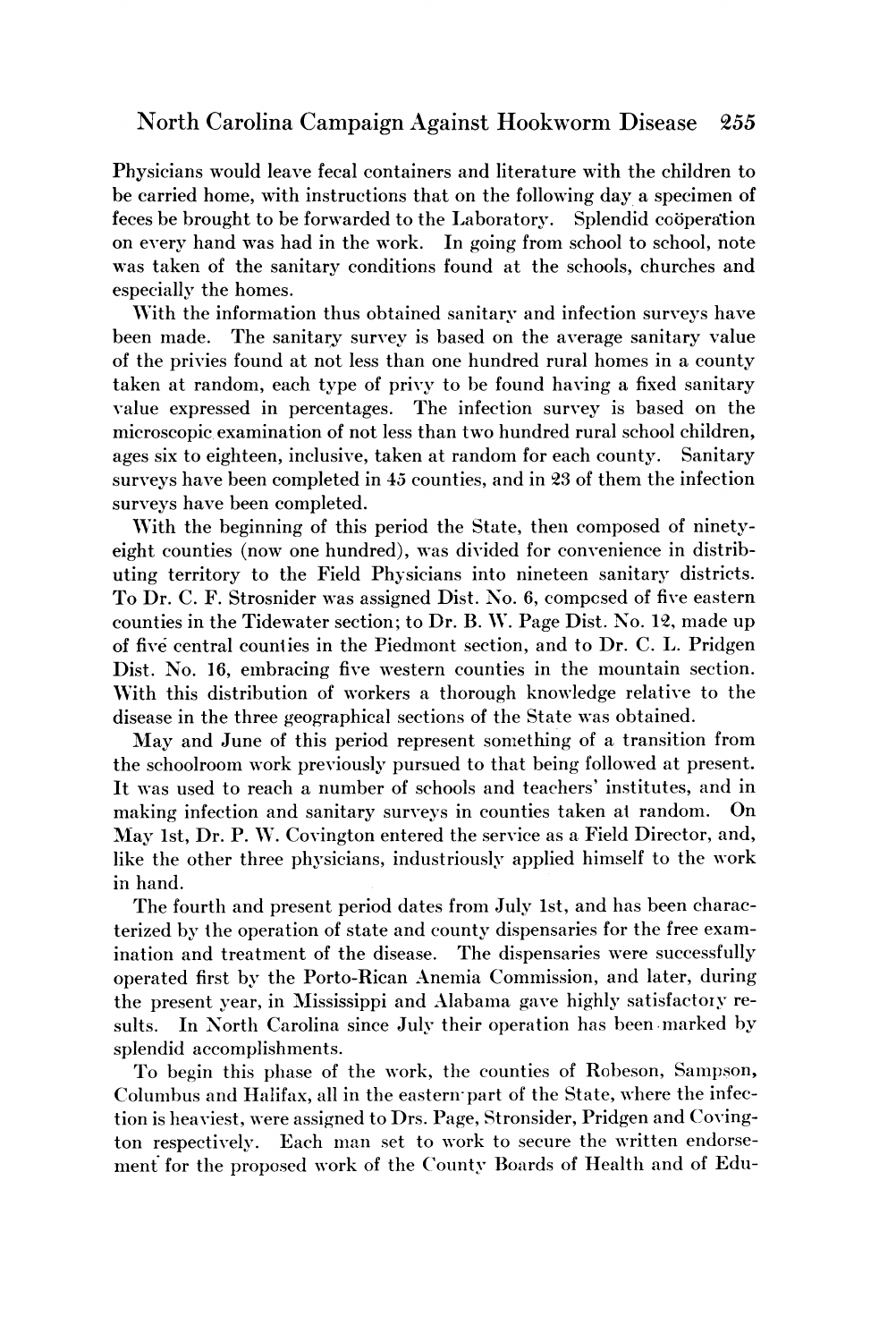cation, the County Superintendents of Health and of Schools, and of every practicing physician in the county. These endorsements were presented to the Board of County Commissioners with a request that it make an appropriation of from \$200 to \$300 to be used in defraying the costs of drugs, publicity work, and the traveling expenses of a microscopist to assist the physician in charge. Each man secured his appropriation, and soon the dispensaries were opened. They were made popular, and during the first thirty dispensary days 12,500 treatments were administered. The commissioners and other authorities of nearby counties were invited to investigate by visiting, or otherwise, the dispensary work. They were impressed, because with moderate effort twenty-five counties (see map) have now made provision for having the free dispensaries.

The latter part of September, Dr. T. E. Hughes entered the service. He and three microscopists are paid out of a \$5,000 appropriation secured from the State for the campaign. Consequently dispensaries are now simultaneously operated in series of. five counties, instead of four. Up to this time the dispensary work has been completed in thirteen counties, is in operation in five counties, and there are now on the waiting list seven counties.

The dispensary work is conducted in the following manner: Five widely separated points in a county are selected. At each point an available building, usually a public schoolhouse, is secured for the dispensary. On advertised days of the week the Field Physician and his microscopist spend at least six hours at each dispensary. On corresponding days of the four to six subsequent weeks that the county work continues the dispensaries are similarly opened. Thus people in every section of the county are afforded an opportunity weekly for examination and treatment until the number of successive treatments needed to effect cures have been received. The people assembling at the dispensaries, in addition to being examined and treated, are lectured to and supplied with pamphlets on the disease and the sanitary privy.

The masses of the people are thus educated to know the importance of the disease, its recognition, cure and prevention by actual demonstration. They bring in specimens of feces, see the examination made, and perhaps recognize the ova, see the worms after treatment, and as a result of the cure undergo marked transformation in their physical and mental conditions. In short, the sufferers are being cured and the right kind of public sentiment is being created to put an end to soil pollution and other unsanitary practices. After the dispensaries are running it is not unusual to treat on the average one hundred people daily at each dispensary. In some counties the boards of education have passed orders for the building of sanitary privies at all public schoolhouses. These where available, are